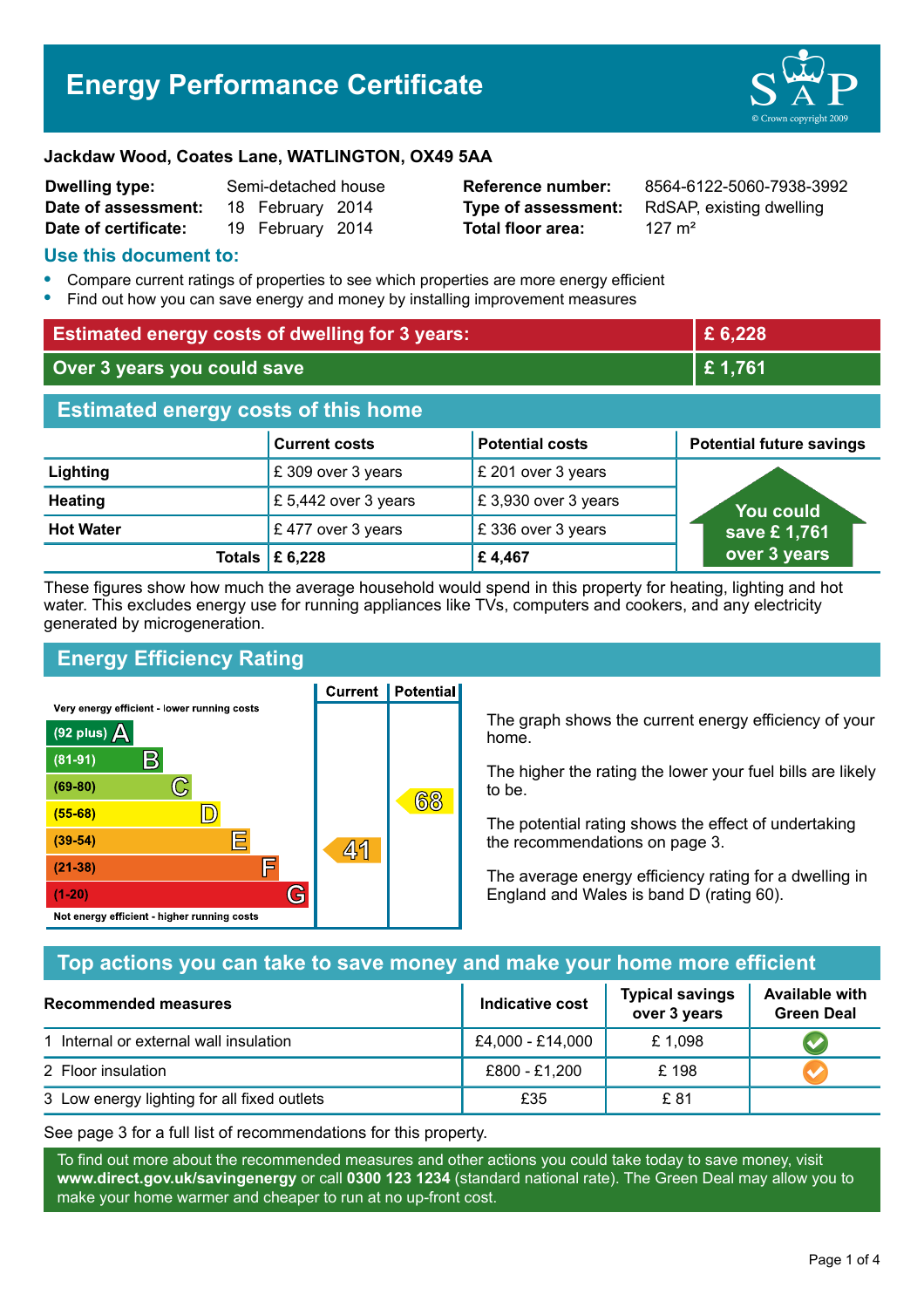#### **Summary of this home's energy performance related features**

| <b>Element</b>        | <b>Description</b>                             | <b>Energy Efficiency</b> |
|-----------------------|------------------------------------------------|--------------------------|
| Walls                 | Solid brick, as built, no insulation (assumed) | $\star$ * * * *          |
| Roof                  | Pitched, no insulation (assumed)               | *****                    |
|                       | Roof room(s), no insulation (assumed)          | $\star$ * * * *          |
| Floor                 | Solid, no insulation (assumed)                 |                          |
| <b>Windows</b>        | Fully double glazed                            | ★★★☆☆                    |
| Main heating          | Boiler and radiators, oil                      | ★★★☆☆                    |
| Main heating controls | Programmer, room thermostat and TRVs           | ★★★★☆                    |
| Secondary heating     | Room heaters, dual fuel (mineral and wood)     |                          |
| Hot water             | From main system                               | ★★★☆☆                    |
| Lighting              | Low energy lighting in 46% of fixed outlets    | ★★★★☆                    |

Current primary energy use per square metre of floor area: 311 kWh/m² per year

The assessment does not take into consideration the physical condition of any element. 'Assumed' means that the insulation could not be inspected and an assumption has been made in the methodology based on age and type of construction.

#### **Low and zero carbon energy sources**

Low and zero carbon energy sources are sources of energy that release either very little or no carbon dioxide into the atmosphere when they are used. Installing these sources may help reduce energy bills as well as cutting carbon. There are none provided for this home.

## **Opportunity to benefit from a Green Deal on this property**

The Green Deal may enable owners and occupiers to make improvements to their property to make it more energy efficient. Under a Green Deal, the cost of the improvements is repaid over time via a credit agreement. Repayments are made through a charge added to the electricity bill for the property. To see which improvements are recommended for this property, please turn to page 3. You can choose which improvements you want to install and ask for a quote from an authorised Green Deal provider. They will organise installation by an authorised Green Deal installer. If you move home, the responsibility for paying the Green Deal charge under the credit agreement passes to the new electricity bill payer.

For householders in receipt of income-related benefits, additional help may be available.

To find out more, visit **www.direct.gov.uk/savingenergy** or call **0300 123 1234**.

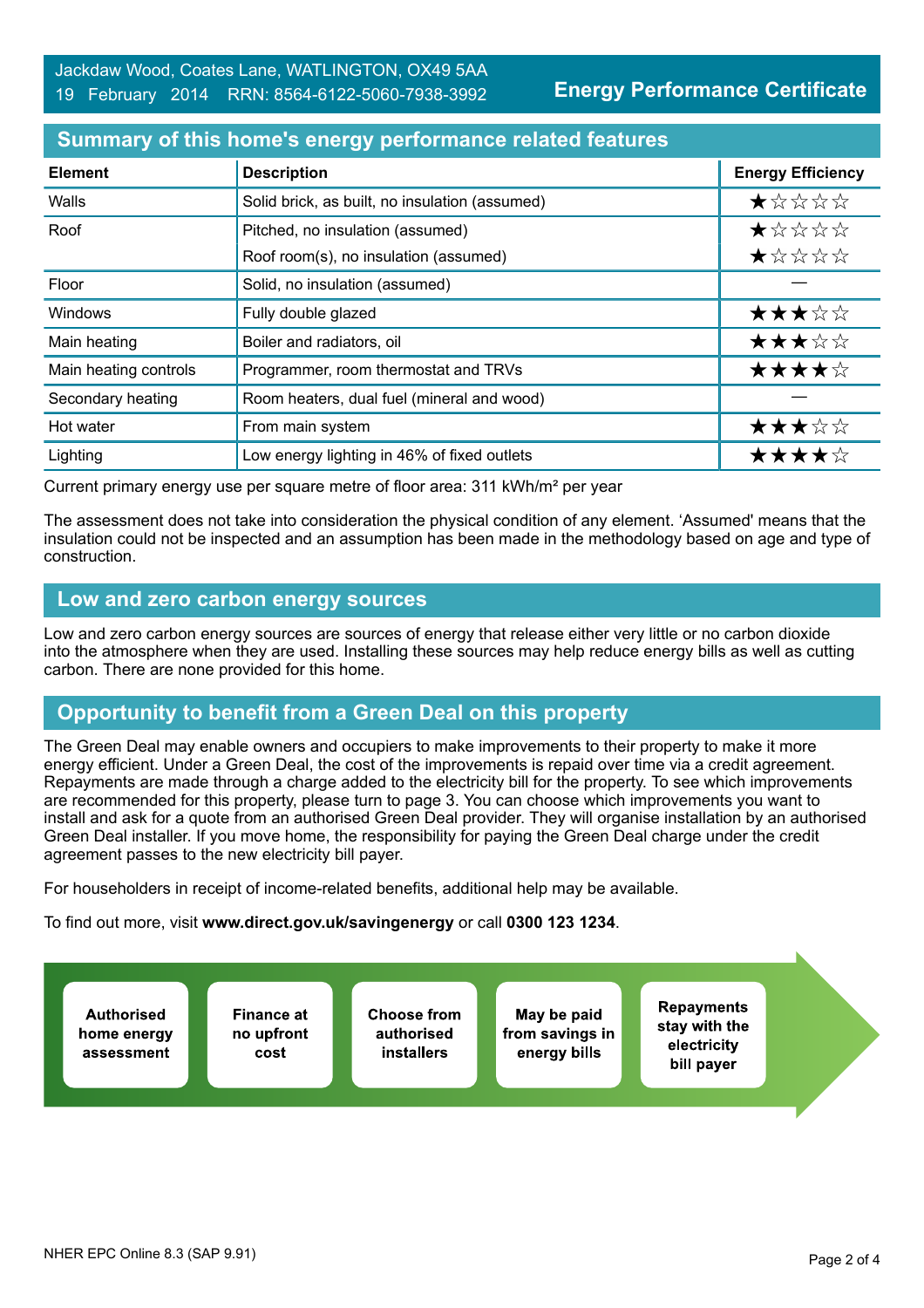#### **Recommendations**

The measures below will improve the energy performance of your dwelling. The performance ratings after improvements listed below are cumulative; that is, they assume the improvements have been installed in the order that they appear in the table. Further information about the recommended measures and other simple actions you could take today to save money is available at **www.direct.gov.uk/savingenergy**. Before installing measures, you should make sure you have secured the appropriate permissions, where necessary. Such permissions might include permission from your landlord (if you are a tenant) or approval under Building Regulations for certain types of work.

Measures with a green tick are likely to be fully financed through the Green Deal since the cost of the measures should be covered by the energy they save. Additional support may be available for homes where solid wall insulation is recommended. If you want to take up measures with an orange tick  $\bullet$ , be aware you may need to contribute some payment up-front.

| <b>Recommended measures</b>                  | <b>Indicative cost</b> | <b>Typical savings</b><br>per year | <b>Rating after</b><br>improvement | <b>Green Deal</b><br>finance |
|----------------------------------------------|------------------------|------------------------------------|------------------------------------|------------------------------|
| Internal or external wall insulation         | £4,000 - £14,000       | £366                               | <b>E51</b>                         |                              |
| Floor insulation                             | £800 - £1,200          | £ 66                               | <b>E53</b>                         |                              |
| Low energy lighting for all fixed outlets    | £35                    | £ 27                               | <b>E54</b>                         |                              |
| Replace boiler with new condensing<br>boiler | £2,200 - £3,000        | £77                                | <b>D56</b>                         |                              |
| Solar water heating                          | £4,000 - £6,000        | £ 51                               | <b>D57</b>                         |                              |
| Solar photovoltaic panels, 2.5 kWp           | £9,000 - £14,000       | £ 250                              | <b>D65</b>                         |                              |
| Wind turbine                                 | £1,500 - £4,000        | £86                                | <b>D68</b>                         |                              |

#### **Alternative measures**

There are alternative measures below which you could also consider for your home.

- **•** Air or ground source heat pump
- **•** Micro CHP

#### **Choosing the right package**

Visit **www.epcadviser.direct.gov.uk**, our online tool which uses information from this EPC to show you how to save money on your fuel bills. You can use this tool to personalise your Green Deal package.

| <b>Green Deal package</b>            | Typical annual savings |
|--------------------------------------|------------------------|
| Internal or external wall insulation | Total savings of £366  |
| Electricity/gas/other fuel savings   | f0/F0/F366             |



You could finance this package of measures under the Green Deal. It could **save you £366 a year** in energy costs, based on typical energy use. Some or all of this saving would be recouped through the charge on your bill.